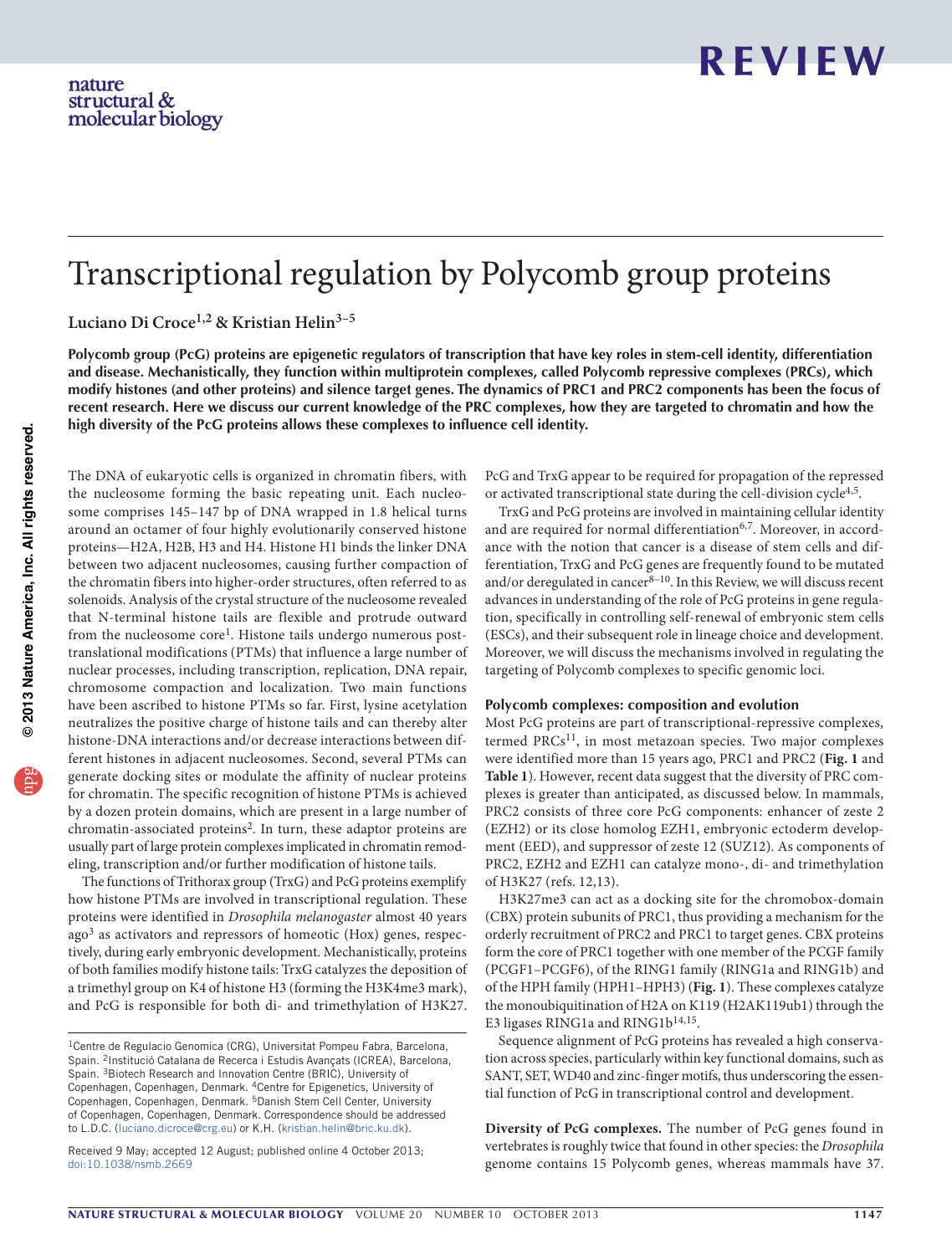

<span id="page-1-0"></span>Figure 1 Composition and function of the main Polycomb complexes. Core components of mammalian PRC1 and PRC2 are shown. The diversity of Polycomb complexes is achieved by the incorporation of homologous proteins. Here, we show the canonical PRC1 complex but not the recently reported variations of it (described in the main text). Additional protein components of PRC1 and PRC2 that are present depending on cell type and isolation procedure are not depicted.<br>
Table 1 Polycomb repressive complexes<sup>a</sup>

For example, the *Drosophila* Pc protein has five paralogous CBX genes in mouse and human cells. Similarly, six members of the PCGF protein family are the mammalian counterparts of Psc in *Drosophila* (**[Fig. 1](#page-1-0)** and **[Table 1](#page-1-1)**). Thus, a total of 180 different PRC1 complexes could exist in mammals if all combinations of the homologous PRC1 proteins were able to form. A recent study, focusing on the PCGF component of PRC1, reported that at least six different PRC1-like complexes could form<sup>16</sup>. Interestingly, consistent with a number of other results[17–](#page-6-15)[23](#page-6-16), this analysis showed that the PCGF proteins form part of PRC1-like complexes (i.e., noncanonical PRC1 complexes) that do not contain a CBX protein.

The functional and physiological roles of the many different PRC1 complexes are not clear. As discussed below, the different complexes might have different biochemical activities and therefore different functional roles, and they might form at different times during differentiation and development. For instance, two recent studies showed that the PRC1 protein-complex composition and the corresponding target genes vary dynamically in pluripotent ESCs compared to dif-ferentiated cells<sup>[24,](#page-6-17)[25](#page-6-18)</sup>. In self-renewing mouse ESCs, Cbx7 is the only mammalian paralog of *Drosophila* Pc found within the PRC1 complex. Cbx7 binding to the H3K27me3 mark is required for the proper targeting of this PRC1 complex to genomic loci<sup>24</sup>. In differentiating cells and fibroblasts, Cbx7 is replaced by Cbx2 and Cbx4. These variations of the PRC1 complex facilitate the repression of pluripotency genes and the repression of the Cbx7 promoter. Although the switch in PRC1 composition is necessary for the three germ layers to be correctly established, it is unclear how this process is regulated.

Functional differences between PRC1 complexes were shown in another recent study on a noncanonical PRC1 complex that contains RYBP but is devoid of any Cbx proteins<sup>[16,](#page-6-14)22</sup>. Interestingly, the classes of genes regulated by the canonical (Cbx7-containing) and the noncanonical (RYBP-containing) PRC1 complexes (denoted Cbx7-PRC1 and RYBP-PRC1) are substantially different. Cbx7-PRC1 mainly represses early lineage-commitment genes, whereas RYBP-PRC1 is mostly implicated in modulating the expression of metabolic and cell cycle–progression genes<sup>[26](#page-6-20)</sup>. That Cbx7-PRC1 acts as a repressor, whereas RYBP-PRC1 allows promoter activity, corroborates the observations that Cbx7-PRC1 is more efficient in compacting chromatin *in vitro*[16,](#page-6-14) whereas target genes of RYBP-PRC1 are co-occupied by the elongating RNA polymerase II (RNA Pol II)<sup>26</sup>. The global contribution of PRC1 to compacting chromatin in intact cells still remains to be shown<sup>27</sup>. Moreover, it is not known whether RYBP-PRC1 and RNA Pol II colocalize on the same promoters or on different alleles.

**Polycomb proteins in other complexes.** In addition to the PRC complexes, PcG proteins are also present in several other multiprotein complexes (**[Table 2](#page-2-0)**). Biochemical purification of the dRINGassociated proteins in *Drosophila* led to the identification of dRAF[19](#page-6-22), a new protein complex, comprising the PcG proteins dRING and Psc together with dKDM2, an H3K36me2 demethylase enzyme. This complex can couple the removal of dimethylated H3K36, which is normally associated with transcriptional elongation, with monoubiquitination of H2AK119. In *Drosophila*, the TrxG protein ASH1 contributes to the establishment of H3K36 methylation, thus demonstrating a further antagonistic action between Polycomb and Trithorax proteins. A similar coordination of histone modification is provided by one of the MLL complexes, which contains the H3K27me3 demethylase UTX[28](#page-6-23) and MLL3 or MLL4 (homologs of TrxG). This complex

<span id="page-1-1"></span>

| Homo sapiens     | D. melanogaster | Reported or<br>potential function                                                                           | Domain                                                  |
|------------------|-----------------|-------------------------------------------------------------------------------------------------------------|---------------------------------------------------------|
| PRC <sub>1</sub> |                 |                                                                                                             |                                                         |
| RING1A (RNF1)    | dRing           | Ubiquitinates<br>H2AK119                                                                                    | RING finger                                             |
| RING1B (RNF2)    |                 |                                                                                                             | RING finger                                             |
| CBX2             | Pc              | Can bind H3K27me3, Chromodomain;<br>H3K9me3 and RNA. AT hook<br>CBX4 is reported to<br>be a SUMO E3 ligase. |                                                         |
| CRX4             |                 |                                                                                                             | Chromodomain                                            |
| CBX6             |                 |                                                                                                             | Chromodomain                                            |
| CBX7             |                 |                                                                                                             | Chromodomain                                            |
| CBX8             |                 |                                                                                                             | Chromodomain                                            |
| PCGF1 (NSPC1)    | Psc             | Enhancer of RING1a<br>and RING1b activity                                                                   | RING finger                                             |
| PCGF2 (MEL18)    |                 |                                                                                                             | RING finger;<br>proline/serine rich                     |
| PCGF3            |                 |                                                                                                             | RING finger                                             |
| PCGF4 (BMI1)     |                 |                                                                                                             | RING finger                                             |
| PCGF5            |                 |                                                                                                             | RING finger                                             |
| PCGF6 (MBLR)     |                 |                                                                                                             | RING finger:                                            |
|                  |                 |                                                                                                             | proline rich:                                           |
|                  |                 |                                                                                                             | glutamate rich                                          |
| SCMH1            | <b>SCM</b>      |                                                                                                             | MBTs; SAM;<br><b>DUF3588</b>                            |
| RYBP             | dRYBP           | PRC1 recruitment (?) Zinc finger; proline                                                                   | rich; lysine rich;<br>serine rich                       |
| YAF <sub>2</sub> |                 |                                                                                                             | Zinc finger                                             |
| PRC <sub>2</sub> |                 |                                                                                                             |                                                         |
| EZH1             | E(z)            | H3K27 di- and<br>trimethylation                                                                             | SANT: CXC: SET                                          |
| EZH <sub>2</sub> |                 |                                                                                                             | SANT; CXC; SET                                          |
| EED              | <b>ESC</b>      | H3K27me3 binder,<br>required for catalytic<br>activity of PRC2                                              | <b>WD40</b>                                             |
| <b>SUZ12</b>     | Su(z)12         | Complex stability,<br>required for catalytic<br>activity of PRC2                                            | RING finger; VEFS<br>box; glycine rich;<br>alanine rich |
| RBBP7 (RBAP46)   | Nurf55          | Nucleosome binding                                                                                          | <b>WD40</b>                                             |
| RBBP4 (RBAP48)   |                 | Nucleosome binding                                                                                          | <b>WD40</b>                                             |
|                  |                 |                                                                                                             |                                                         |

aAlternative protein names are shown in parentheses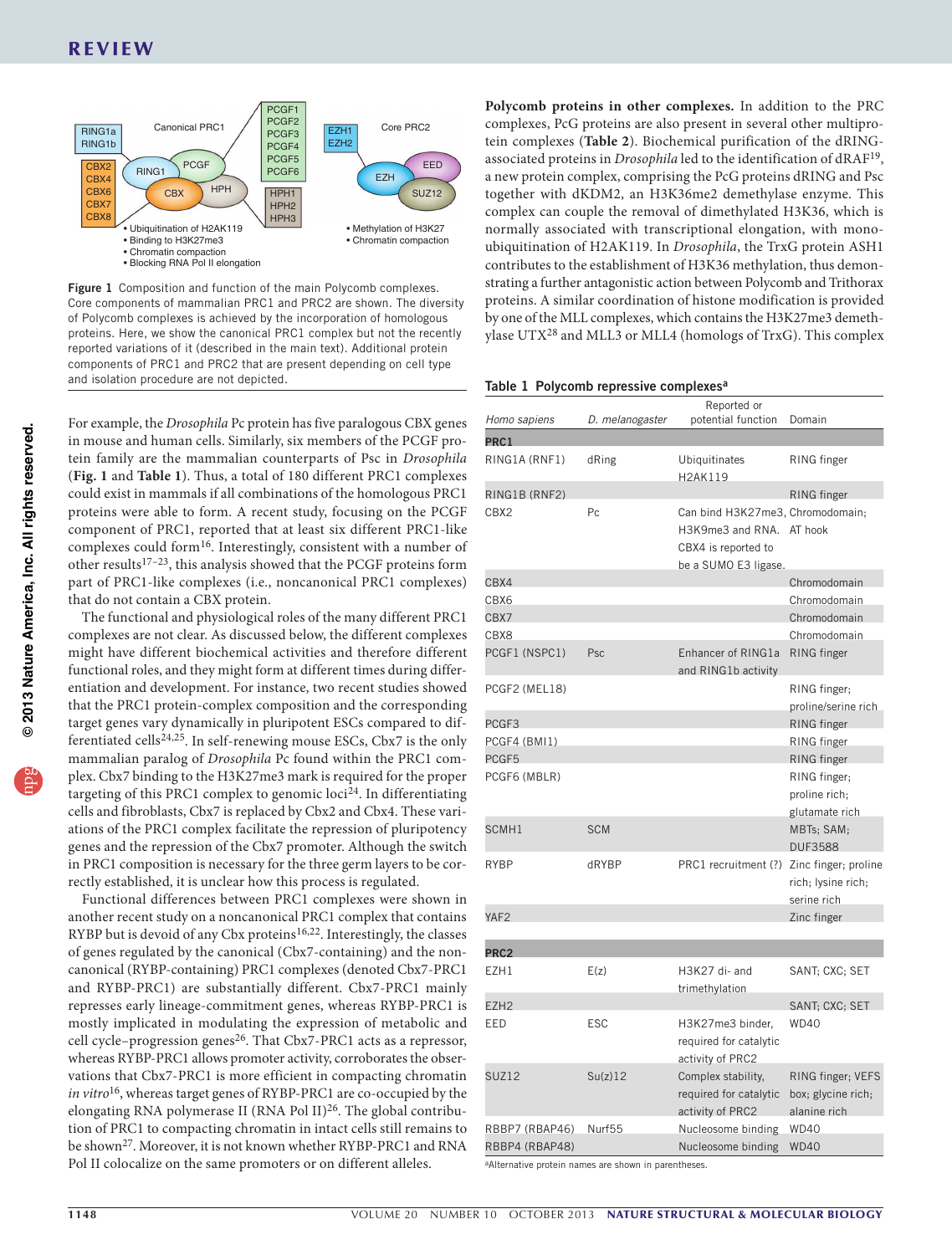#### <span id="page-2-0"></span>Table 2 Multiprotein complexes containing Polycomb proteinsa

| H. sapiens                                  | D. melanogaster | Reported or potential function        | Domain                                              |
|---------------------------------------------|-----------------|---------------------------------------|-----------------------------------------------------|
| E2F6-containing complexes (E2F6.com)        |                 |                                       |                                                     |
| RING1a and RING1b                           |                 | H2AK119 ubiquitination                | RING finger                                         |
| RYBP and YAF2                               |                 | Recruitment (?)                       | Zinc finger; proline rich; lysine rich; serine rich |
| $CBX5$ (HP1 $\gamma$ )                      |                 | Binds H3K9me3                         |                                                     |
| PCGF6 (MBLR)                                |                 |                                       | RING finger; proline rich; glutamate rich           |
| L3MBTL2                                     |                 |                                       | MBT: Zinc finger                                    |
| E <sub>2F6</sub>                            |                 | Transcription factor                  | E2F DNA-binding domain                              |
| DP1                                         |                 | Heteromeric partner of E2F            | E2F DNA-binding domain                              |
| <b>MAX</b>                                  |                 | Binds E boxes                         | <b>bHLH</b>                                         |
| <b>MGA</b>                                  |                 | <b>Binds E boxes</b>                  | bHLH; T Box                                         |
| KMT1D (Eu-HMTase1)                          |                 | H3K9me1 and H3K9me2 methyltransferase | Ankyrin repeat: Pre-SET; SET                        |
| KMT1C (G9a)                                 |                 | H3K9me1 and H3K9me2 methyltransferase | Ankyrin repeat: Pre-SET; SET; Post-SET              |
| Polycomb repressive deubiquitinase (PR-DUB) |                 |                                       |                                                     |
| BAP1                                        | Calypso         | H2AK119 deubiquitination              | Peptidase C12                                       |
| ASXL1-ASXLASXL3                             | <b>ASX</b>      |                                       | Atypical zinc finger                                |
| dRING-associated factors (dRAF)             |                 |                                       |                                                     |
|                                             | dRING           | H2AK119 ubiquitination                | RING finger                                         |
|                                             | <b>PSC</b>      | Enhancer of dRing activity            | RING finger                                         |
|                                             | dKDM2           | H3K36me3 demethylation                | JmjC; F Box; CXXC                                   |
| BCL6 co-repressor complex (BCOR)            |                 |                                       |                                                     |
| RING1a and RING1b                           |                 | H2AK119 ubiquitination                | RING finger                                         |
| $PCGF1$ $(NSPC1)$                           |                 | Enhancer of Ring1 activity            | RING finger                                         |

PCGF1 (NSPC1) Enhancer of Ring1 activity RING finger PCGF4 (BMI1) RING finger KDM2B (FBLX10) H3K36me2 demethylation, binding to GC-rich areas JmjC; CXXC; PHD; FBOX; leucine-rich repeats RYBP and YAF2 Recruitment (?) **RYBP** and YAF2 **Recruitment (?)** 2inc finger; proline rich; lysine rich; serine rich CK2a Serine/threonine protein kinases SKP1 CBX5 (HP1γ) Binds H3K9me3 Chromodomain; chromo shadow Binds H3K9me3 Chromodomain; chromo shadow CBX8 Binds H3K27me3 Chromodomain Chromodomain Binds H3K27me3

<sup>a</sup>Alternative protein names are shown in parentheses

can therefore potentially couple the removal of a repressive mark with the establishment of the H3K4me3 active mark.

RING1a and RING1b are also part of the BCOR complex<sup>[18,](#page-6-24)21</sup>, which is homologous to the *Drosophila* dRAF complex. The following proteins are associated with BCOR: RING1a or RING1b, PCGF4 (BMI1), PCGF1 (NSPC1), KDM2B (FBXL10), RYBP or YAF2, CK2a, Skp1, CBX5 (HP1γ), CBX8 and the BCL6 co-repressor, BcoR, which lends its name to the complex. Both PCGF1 and PCGF4 enhance the catalytic activity of RING1b *in vitro*[18](#page-6-24) and *in vivo*[21](#page-6-25). Downregulation of PCGF1 in HeLa cells leads to a dramatic reduction of H2AK119ub1 levels at the Polycomb-target gene *HOXA7* (ref. [29](#page-6-26)). As mentioned above, KDM2B is a Jumonji C (JmjC) domain–containing histone demethylase for methylated H3K36. Thus, in the mammalian version of the dRAF complex, histone-demethylase activity is also coupled with the deposition of H2AK119ub1. Although some of the characteristics of dRAF and BCOR complexes have been unveiled, it is not yet known whether there is a functional interaction with the canonical PRC1 complexes.

The purification of E2F6-associated proteins in quiescent cells led to the identification of yet other RING1a- and RING1b-containing complexes, termed E2F6.com, that comprises E2F6, DP1, MGA, MAX, L3MBTL2, PCGF6, RING1a, RING1b, HP1Y, YAF2, KMT1C and KMT1D<sup>[20](#page-6-27)</sup>. This complex methylates K9 on histone H3 and probably regulates promoters containing an E2F-binding site and Mycresponse elements. Neither the function of the Polycomb proteins

within this complex nor whether it possesses H2A ubiquitination activity has been elucidated. A variation of this complex was also isolated in proliferating cells<sup>30</sup>. Interestingly, genetic deletion of E2F6 in mice causes homeotic transformation of the axial skeleton $31$ , similar to the skeletal transformations observed in Polycomb-knockout mice, thus suggesting that E2F6 has an essential role in the transcriptional repression of a subset of Polycomb-target genes.

Recently, the Polycomb repressive deubiquitinase (PR-DUB) complex has been identified in *Drosophila*[32](#page-7-0). This complex consists of Calypso, a deubiquitinating enzyme (a homolog of human BRCA1 associated protein 1 (BAP1)) and of additional sex combs (ASX; a homolog of ASXL1, ASXL2 and ASXL3 in mammals). PR-DUB catalyzes the deubiquitination of H2AK119ub1. Paradoxically, this complex is bound at PcG targets and is essential for promoter silencing, a result suggesting that a balance between H2AK119ub1 deposition by PRC1 and/or dRAF and deubiquitination by PR-DUB is required for Polycomb-mediated repression. Recent results in human hematopoietic cells show that ASXL1 binds PRC2 and is required for H3K27 methylation<sup>33</sup>. The exact mechanism by which PR-DUB contributes to the regulation of cell differentiation and proliferation is not known, and this is further complicated by the presence of additional compo-nents found in the mammalian complex<sup>[34,](#page-7-2)[35](#page-7-3)</sup>. However, due to the frequent mutations of *BAP1* and of *ASXL1* in several human diseases<sup>[36](#page-7-4)</sup>, intense research to elucidate the function of PR-DUB is ongoing.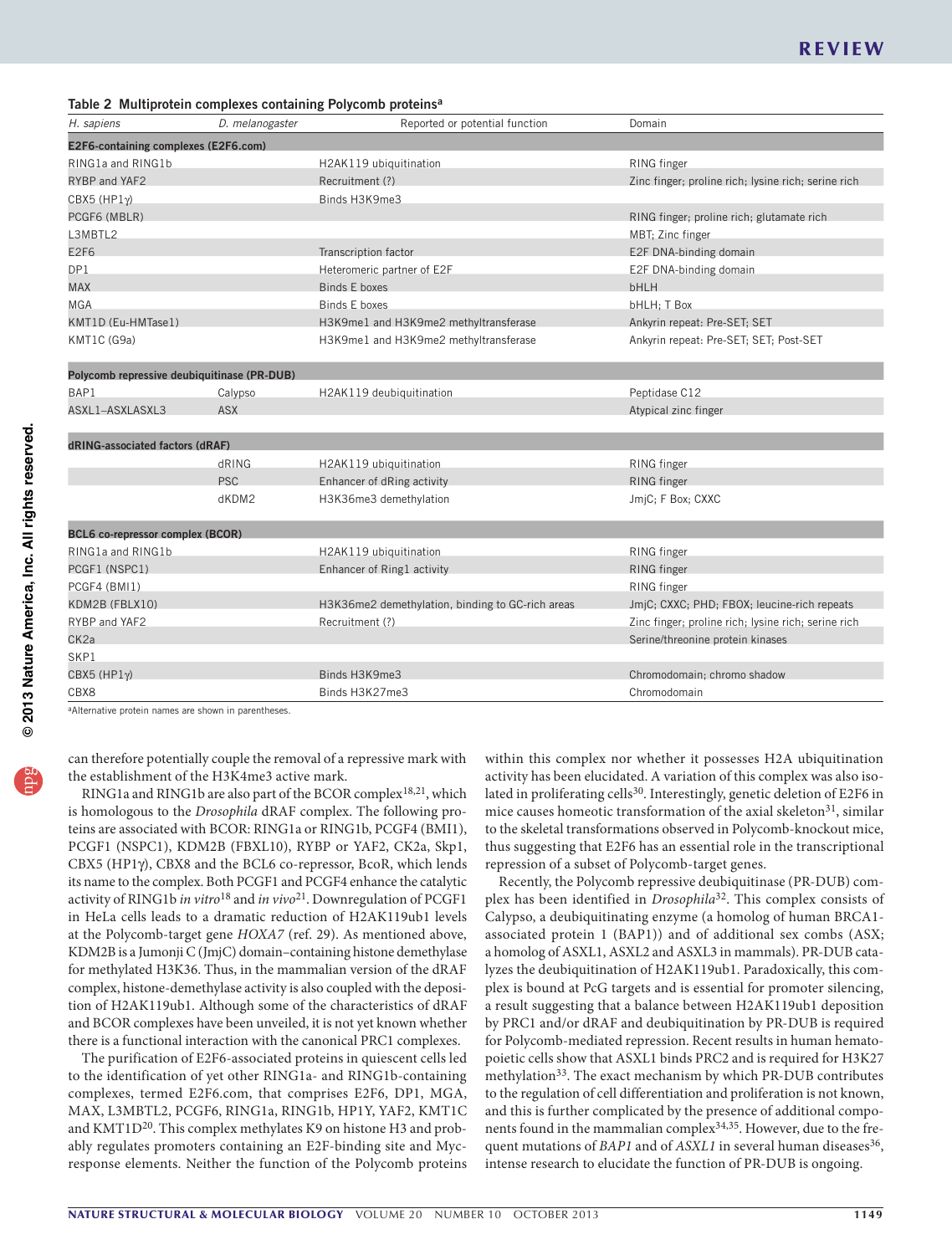# REVIEW

<span id="page-3-0"></span>Figure 2 Role of PcG proteins in determination of stem-cell fate. Stem cells and progenitor cells have the potential to differentiate into multiple lineages (here simplified as cell type A or B). Before differentiation stimuli act, genes that determine 'stemness' are transcribed by the RNA Pol II machinery, whereas bivalent genes implicated in lineage specification are silenced, in part also by PRCs. Of note, bivalent genes are also found in other cell types of restricted potency. During differentiation, PRCs are displaced from a specific set of lineagespecific genes, depending on the differentiation stimulus received. A switch in the composition of the PRCs then allows them to target and silence the stemness genes. In a differentiated cell, the bivalent domains are resolved into activated or repressed promoters, marked by RNA Pol II or PRCs, respectively.

**The role of Polycomb in gene regulation** PcG proteins are present on repressed genes. Whereas PRC2 is enriched at CpG islands close to transcriptional start sites, H3K27me3 and PRC1 cover parts of the gene bodies as well. Paradoxically, in pluripotent

ESCs, H3K27me3 is often found at developmentally regulated genes together with the TrxG-dependent mark H3K4me3. The presence of both active and repressive marks at the same genomic loci, often referred to as bivalent domains, has been suggested to poise genes for subsequent activation during cell-fate decision (**[Fig. 2](#page-3-0)**).

The presence of PRC1 and PRC2 at chromatin leads to chromatin compaction, which is believed to be mediated by the E3 ligase activity of the Ring1 component of PRC1 (refs. [37,](#page-7-5)[38\)](#page-7-6) (**[Fig. 3](#page-3-1)**). This compac-tion is often observed within nuclear foci called PcG bodies<sup>[39](#page-7-7)</sup>. In *Drosophila*, Polycomb proteins are additionally involved in longerrange chromatin contacts, and this adds a degree of complexity to PcG-mediated higher-order chromatin organization<sup>40</sup>. The compact state of chromatin reduces the accessibility both of transcription factors and ATP-dependent chromatin-remodeling machineries, such as SWI/SNF[41](#page-7-9) (**[Fig. 3](#page-3-1)**). Interestingly, the nucleosome remodeling and deacetylase co-repressor complex (NuRD) seems to promote PRC2 activity because its deletion impairs PRC2 recruitment and proper gene silencing[42,](#page-7-10)[43](#page-7-11). The mechanism might involve NuRD-mediated deacetylation of the acetyl-H3K27 mark, a modification that blocks PRC2 activity<sup>43</sup>.

**PcG-mediated gene repression.** H2AK119ub1 decorates about 10% of endogenous H2A, and original reports indicated that it is present at transcribed regions[44.](#page-7-12) The major enzyme responsible for the



deposition of the ubiquitin moiety at H2A is RING1b<sup>15</sup>. Studies have proposed that H2AK119ub1 at bivalent promoters restrains RNA Pol II activity<sup>45</sup> and that it prevents the eviction of the H2A-H2B dimers from nucleosomes that is necessary for transcription elongation[46.](#page-7-14) Moreover, a direct connection between H2AK119ub1 and methylated H3K4 has been documented: *in vitro* experiments suggest that the presence of H2AK119ub1 specifically prevents H3K4 methylation<sup>47</sup>. A recent report has further highlighted the implication of H2AK119ub1 in gene silencing and chromatin compaction. Ablation of the catalytic activity of both Ring1a and Ring1b in mouse ESCs is dispensable for PRC1 occupancy and for compaction of the Hox loci, but it is indispensable for efficient repression of target genes and for ESC identity[48](#page-7-16). However, during reactivation of Polycomb-silenced genes H2AK119ub1 serves as a binding platform for the transcription factor ZRF1, whose occupancy causes displacement of PRC1 from promoters<sup>49</sup>.

**PcG proteins and poised RNA Pol II.** Recent data have highlighted an unexpected link between the general transcription machinery and PcG proteins. Studies in *Drosophila* have suggested that the occupancy of PcG proteins to repress transcription does not exclude TATAbinding protein (TBP) and TBP-associated factors (TAFs) from pro-moters<sup>[50,](#page-7-18)[51](#page-7-19)</sup>. Similarly, results in mouse ESCs have suggested that many bivalent promoters are occupied by RNA Pol II, probably with the TAF3

component of TFIID docked at H3K4me3 (ref. [52](#page-7-20)) and PRC1 at H3K27me3 (**[Fig. 2](#page-3-0)**). The phosphorylation state of the engaged RNA Pol II (phosphorylated S5 of the C-terminal

<span id="page-3-1"></span>Figure 3 Polycomb-mediated gene repression is a multilayer process. Polycomb-complex binding contributes to gene silencing in numerous ways: it induces chromatin compaction, as observed both *in vitro* and *in vivo* (bottom left), and it interferes with transcription by preventing RNA Pol II activity (bottom middle) or SWI-SNF accessibility to promoters (bottom right).

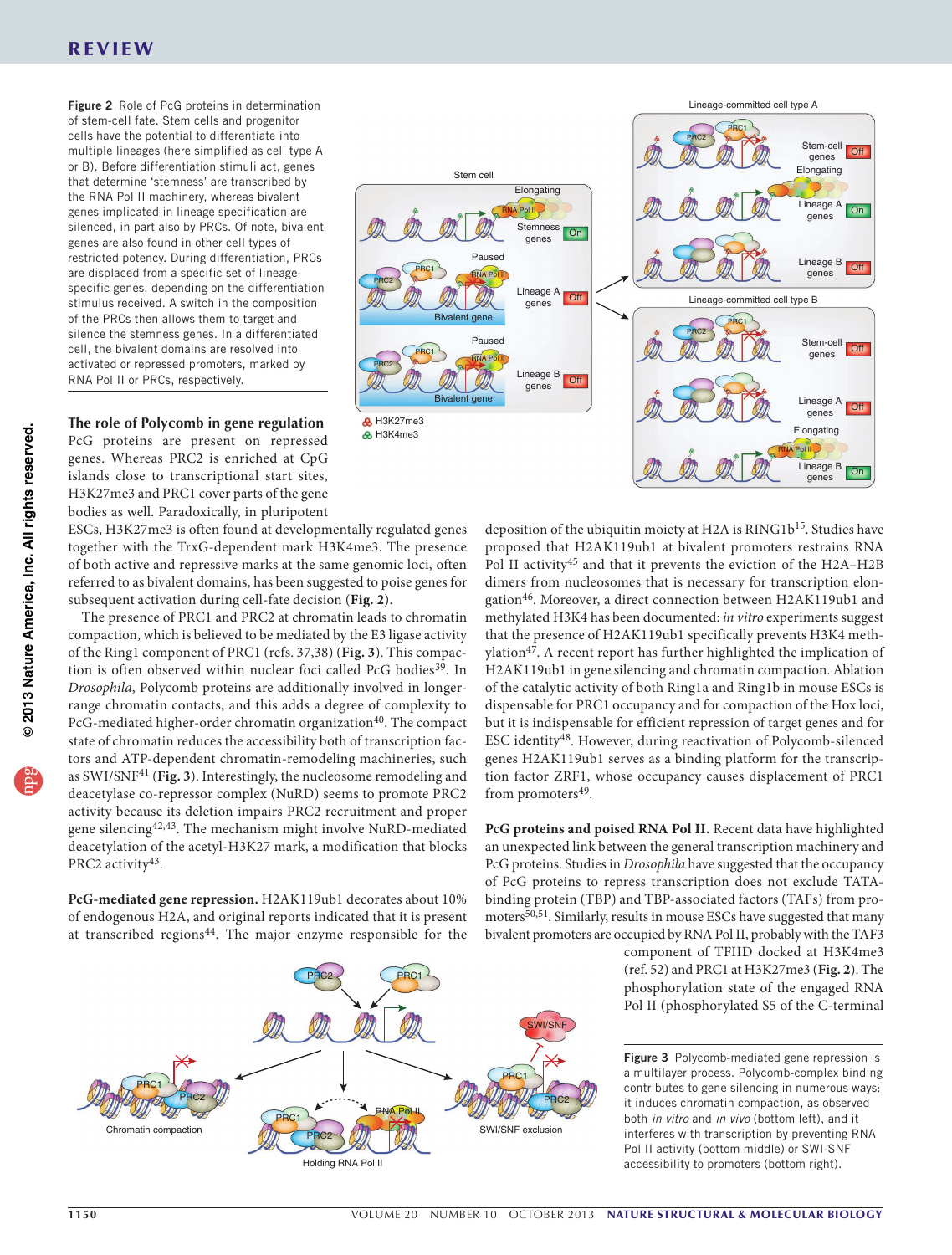domain of the Rpb1 subunit) indicates that the polymerase is paused<sup>[53](#page-7-21)</sup>, and low levels of short transcripts (50–200 nucleotides in length) are detected<sup>54</sup>. These promoters are also decorated with H2AK119ub1 (ref. [45](#page-7-13)). Interestingly, deletion of RING1a and RING1b leads to promoter activation and to a switch in the phosphorylation state of RNA Pol II at S2, which correlates with the elongation, splicing and polyadenylation processes. Thus, it seems that the presence of PcG at bivalent promoters interferes with transcription by 'holding' the RNA Pol II over the transcription start site, thereby preventing promoter escape and/or elongation. Therefore, a possible scenario is that TFIID marks a subset of PcG-regulated genes poised for rapid expression during ESC differentiation (**[Fig. 2](#page-3-0)**); however, the importance of such a regulatory mechanism remains to be determined.

### **Role of PcG proteins in ESC self-renewal and differentiation**

The PcG proteins are essential for embryonic development, and early studies suggested that Ezh2 and Eed are also required for self-renewal and pluripotency of mouse ESCs<sup>[55,](#page-7-23)[56](#page-7-24)</sup>. However, the latter observation appears to be a result of the specific growth conditions used because several laboratories have reported that ESCs lacking Ezh2, Eed or Suz12, with self-renewal capacities similar to that of wild-type ESCs, could be successfully generated and maintained<sup>[13,](#page-6-11)[57,](#page-7-25)[58](#page-7-26)</sup>. Moreover, *Eed*-knockout (KO) cells, which are devoid of detectable H3K27 methylation, have been shown to contribute to all tissues in chimeric embryos, and therefore they appear to retain pluripotency<sup>[57](#page-7-25)</sup>. This conclusion, however, might be confounded by a potential contribution of wild-type cells in the chimeric setting, and it is therefore not clear whether *Eed*-KO cells, strictly speaking, are pluripotent. Nevertheless, PRC2 activity is not required for ESC self-renewal, and the differentiation defects observed *in vitro* are consistent with reports demonstrating that early lineage commitment is not affected in mice lacking Ezh2, Eed and Suz12 but that the mice die during<sup>[56,](#page-7-24)[58,](#page-7-26)59</sup> and after implantation.

The role of PRC1 in ESC self-renewal and differentiation is complicated by the number of homologous PcG proteins with overlapping functions that may compensate for each other. In agreement with this, knockout of single subunits of the PRC1 complexes, with the exception of Ring1b, produced relatively late developmental defects, whereas embryos lacking two homologous PRC1 proteins failed to pass midgestation<sup>[60,](#page-7-28)[61](#page-7-29)</sup>. This phenotype is similar to that observed in PRC2-null embryos and in embryos lacking Ring1b<sup>[62,](#page-7-30)[63](#page-7-31)</sup>. Whereas the role of the PRC1 members in ESC self-renewal and differentiation has not been studied as extensively as for PRC2, *Ring1b* (official symbol *Rnf2*)-KO ESCs, similarly to PRC2-KO ESCs, grow normally<sup>64-[66](#page-7-33)</sup>. Interestingly, however, the co-deletion of *Ring1a* (official symbol *Ring1*) and *Ring1b* leads to spontaneous differentiation of ESCs<sup>[67](#page-7-34)</sup>. Thus, the Ring1 proteins, in contrast to the PcG proteins of PRC2, are essential for ESC self-renewal. This observation could suggest that Ring1 complexes have regulatory functions, in addition to their functions within PRC1, that maintain the transcriptional program in ESCs. It is also consistent with the observation that Ring1 proteins form part of many noncanonical PRC1 complexes that are recruited to target genes independently of PRC2 and H3K27 methylation.

Taken together, the roles of PcG proteins in ESC self-renewal, differentiation and development are consistent with a model in which the PcG proteins contribute to maintaining the gene expression patterns in self-renewing ESCs and during ESC differentiation. PcG proteins are not required for ESC self-renewal (although this is confounded by the spontaneous differentiation observed in *Ring1a* and *Ring1b* double-KO ESCs), but they are required for maintaining a proper differentiation program during development.

### **Targeting Polycomb to chromatin**

On the basis of studies of the Hox clusters in *Drosophila*, a dominant model for PcG regulation of transcription is that once cells are committed to differentiate and the transcriptional program is established, the PcG proteins bind to genes, which are switched off by transient signals and are maintained in a repressed state even after the signals are lost. In this model, the PcG proteins do not determine gene repression but rather maintain gene silencing. However, models have also been proposed in which the PcG proteins actively participate in setting up gene silencing in ESCs and during cell-fate transitions. For instance, the recent finding that PRC2-associated PHF1, MTF2 and PHF19 (also known as PCL1, PCL2 and PCL3) bind H3K36me2 and H3K36me3 through their Tudor domains has lent support to such a model<sup>68-[71](#page-7-36)</sup>. Interestingly, the Tudor domain of *Drosophila* PCL cannot bind H3K36me3, and the mechanism by which *Drosophila* PCL contributes to PRC2 recruitment must therefore be different from that of its mammalian counterparts.

In *Drosophila*, the PcG proteins are recruited to their target genes, including the Hox loci, by binding Polycomb-responsive elements (PREs), which contain consensus sites for several different transcription factors<sup>72-74</sup>. However, the *Drosophila* transcription factors involved in this process are not conserved in mammalian cells, with the exception of YY1 (Pho in *Drosophila*) and GAF[74](#page-7-38) (GAGA in *Drosophila*). Nevertheless, YY1 does not appear to have a major role in recruiting mammalian PcG proteins to their target genes in mammals<sup>75-77</sup>. The lack of conservation of the targeting transcription factors between *Drosophila* and mammals suggests that the mechanisms leading to PcG recruitment in mammals are also not conserved.

Genome-wide location analyses have shown that mammalian PcG proteins associate with several thousand genes in human and mouse ESCs and differentiated cells<sup>[55,](#page-7-23)[78,](#page-7-41)[79](#page-7-42)</sup>. Strikingly, PcG proteins were found to associate with genes that determine every aspect of normal development, and it was therefore suggested that PcGs form part of an epigenetic blueprint for development and differentiation<sup>78</sup>. Because of the large number of PcG-target genes, it is difficult to envision a simple mechanism responsible for recruiting the PcG proteins to specific target genes, and the question of how PcG targets are specified in mammals is an area of intense investigation (**[Fig. 4](#page-5-0)**).

**Recruitment of PRC1 complexes.** As mentioned earlier, recruitment of canonical PRC1 complexes depends on PRC2 activity and the presence of the H3K27me3 mark, and it could therefore be explained in part by a mechanism involving the binding of CBX chromodomain to H3K27me3 (**[Fig. 4a](#page-5-0)**). In contrast, the noncanonical PRC1 complexes do not contain a chromodomain-containing subunit and, in agreement with this, are not dependent on H3K27 methylation for their recruitment. Instead, the noncanonical PRC1 complexes are associated with sequence-specific DNA-binding proteins, such as Fbxl10 (refs. [17,](#page-6-15)[23\)](#page-6-16) and E2F6 (ref. [20\)](#page-6-27), which are required for their targeting to specific sites in the genome (**[Fig. 4b](#page-5-0)**). Additionally, studies have shown that PRC1 associates with sequence-specific transcription factors, such as REST and RUNX1 (refs. [80–](#page-7-43)[82](#page-7-44)). Thus, the recruitment of PRC1 appears to involve a combination of H3K27 methylation by PRC2 and sequence-specific DNA-binding proteins.

**Recruitment of PRC2 complexes.** Because PRC2 was believed for several years to be required for the subsequent recruitment of PRC1 to target genes, the mechanisms leading to sequence-specific targeting of PRC2 have received more attention than those of PRC1. Several groups have highlighted the almost-perfect overlap between PRC2-target genes and CpG islands<sup>[76,](#page-7-45)[83](#page-7-46)</sup>, and studies have shown that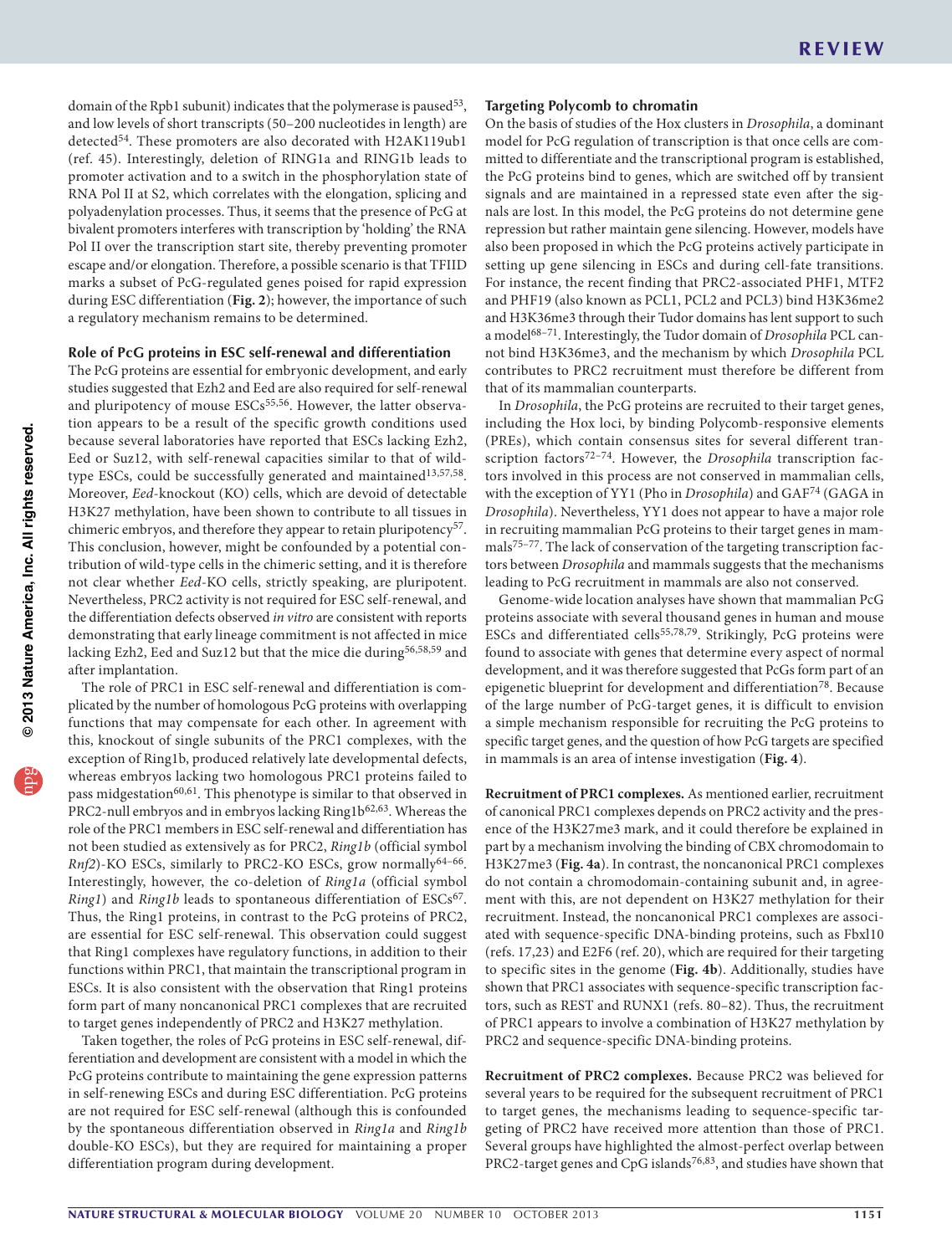# REVIEW

<span id="page-5-0"></span>Figure 4 Targeting of PRCs. (a,b) Models of PRC1 binding. Binding of the canonical PRC1 to genomic loci requires its recognition of the H3K27me3 mark deposited by PRC2 (a), whereas the occupancy of noncanonical RYBP-PRC1 complex (b) relies on its affinity (through KDM2B (FBXL10)) for CpG islands. Of note, the noncanonical RYBP-PRC1 seems to be responsible for the majority of the H2Aub1 modifications present at PRC-target genes. (c–f) Several mechanisms described for the specific targeting of the PRC2 complex. Recognition of methylated H3K36me2 and H3K36me3 by the PCL family of proteins (c), affinity for CpG islands through JARID2 and AEBP2 (d) and interactions with transcription factors (e) or noncoding RNA (f) are possible mechanisms that can either act alone or in combination to allow PRC2 targeting to specific genomic loci. RBBP4/7, RBBP4 or RBBP7; H3K36me2/me3, dior trimethylated H3K36.



GC-rich elements are sufficient to recruit PRC2 (refs. [75,](#page-7-39)[84\)](#page-7-47). These studies also suggest that DNA methylation and transcription prevent the binding of PRC2 to GC-rich stretches. So how is PRC2 recruited to the CpG islands? Three different (but not mutually exclusive) mechanisms have been suggested.

First, proteins that purify in almost stoichiometric levels with PRC2 show affinities for GC-rich stretches and for specific posttranslational modifications of histones. For instance, the co-purified proteins JARID2 and AEBP2 have an affinity for GC-rich stretches<sup>85-[90](#page-7-49)</sup> (**[Fig. 4d](#page-5-0)**), PRC2 for H3K27me3 (refs. [4,](#page-6-3)[91](#page-7-50)) and the PCL, and PHF proteins for H3K36me3 and me2 (as discussed above; **[Fig. 4e](#page-5-0)**). JARID2 was shown to associate with PRC2 in ESCs, and loss of JARID2 leads to a significant decrease in PRC2 binding to target genes<sup>86-[90](#page-7-49)</sup>. However, JARID2 has only a low affinity for GC-rich stretches, and this makes it difficult to imagine how JARID2 would provide the necessary specificity for PRC2 binding, unless PRC2 binds to all CpG islands with low affinity. Moreover, Jarid2-KO mice die later than do mice lacking the PRC2 core subunits, results showing that Jarid2 cannot provide the only mechanism leading to the correct targeting of PRC2. Although AEBP2 was also co-purified with PRC2, and recent results have shown that AEBP2 colocalizes with some PRC2-target genes<sup>[85](#page-7-48)</sup>, it is not clear whether AEBP2 has a major role in PRC2 binding to target genes. However, the three PCL proteins have been shown to be required for PRC2 targeting to a subset of genes as well as for the proper differen-tiation of mouse ESCs<sup>68-[71,](#page-7-36)[92,](#page-7-52)93</sup>.

Second, sequence-specific transcription factors have been pro-posed to regulate the recruitment of PRC2 to target genes<sup>[10,](#page-6-8)[94](#page-8-0)</sup>, thus implicating SNAIL, REST, PLZF, PLZF-RARα and PML-RARα (refs. [81,](#page-7-54)[94–](#page-8-0)[97\)](#page-8-1). Because of the high affinity of transcription factors for specific sites, a model in which these transcription factors direct PRC2 to specific sites is very attractive (**[Fig. 4c](#page-5-0)**). Unfortunately, however, it has been challenging to identify the transcription factors responsible for recruiting PRC2 to specific DNA sequences. This could be due to the difficulty in extracting unique transcription factor–binding sites from the GC-enriched Polycomb-binding sites. Moreover, transcription factors may only transiently associate with PcG proteins to recruit to specific sites, thus making it difficult to co-purify them with PcG proteins. If the interactions are indeed transient, the transcription factors might only be required for the initial recruitment of PRC2, and the proteins more stably associated in the PRCs might subsequently be

sufficient for propagation and maintenance of histone modifications and therefore of the chromatin architecture.

Third, several recent results have suggested that noncoding RNAs have a role in gene silencing and PcG-protein recruitment (**[Fig. 4f](#page-5-0)**). These are predominantly based on the observation that the PRC2 proteins and H3K27me3 accumulate on the inactive X chromosome during X inactivation and the subsequent demonstration that the long noncoding Xist transcript can interact with PRC2 (refs. [98–](#page-8-2)[100\)](#page-8-3). These studies have been extended to several other examples of noncoding RNA: HOTAIR has been reported to recruit PRC2 to the *HOXD* locus[101](#page-8-4), whereas Kcnqot1 is involved in imprinting the *Kcnq1* cluster in a process that requires PRC2 (refs. [102,](#page-8-5)[103\)](#page-8-6). Moreover, RNAimmunoprecipitation techniques have identified several thousand RNAs associated with PRC2 (refs. [104,](#page-8-7)[105\)](#page-8-8). However, as critically discussed in a recent review<sup>106</sup>, firm data to support the role of noncoding RNAs in Polycomb function are still lacking.

Taken together, several different modes of recruitment of PcG proteins have been proposed, including direct interaction with DNA or DNA-binding proteins, and post-translational modifications of histone H3 and noncoding RNAs, yet the respective roles of these interactions are not fully understood.

#### **Conclusions**

In the past decade, the PcG proteins have taken a center stage by serving as paradigmatic epigenetic regulators of transcription, with key roles in stem cells, differentiation and disease. Our knowledge regarding the cellular processes to which the PcG proteins contribute has increased tremendously, and, as outlined in this Review, there have been gains in the mechanistic understanding of how the PcG proteins exert their function. The overall picture is clear: the PcG proteins are present in multiprotein complexes that are endowed with enzymatic activities that modify histones (and other proteins). Histone modifications lead to the recruitment of other protein complexes that, together with chromatin compaction, leads to or retains gene silencing. In this way, the PcG proteins contribute to the maintenance of cell identity. However, PcG proteins associate with their target genes in a dynamic manner, thereby ensuring a tightly regulated differentiation processes. Owing to the key role of the PcG proteins in regulating the expression of developmental genes, mutation, inactivation or increased expression of the PcG proteins leads to a higher probability of misexpression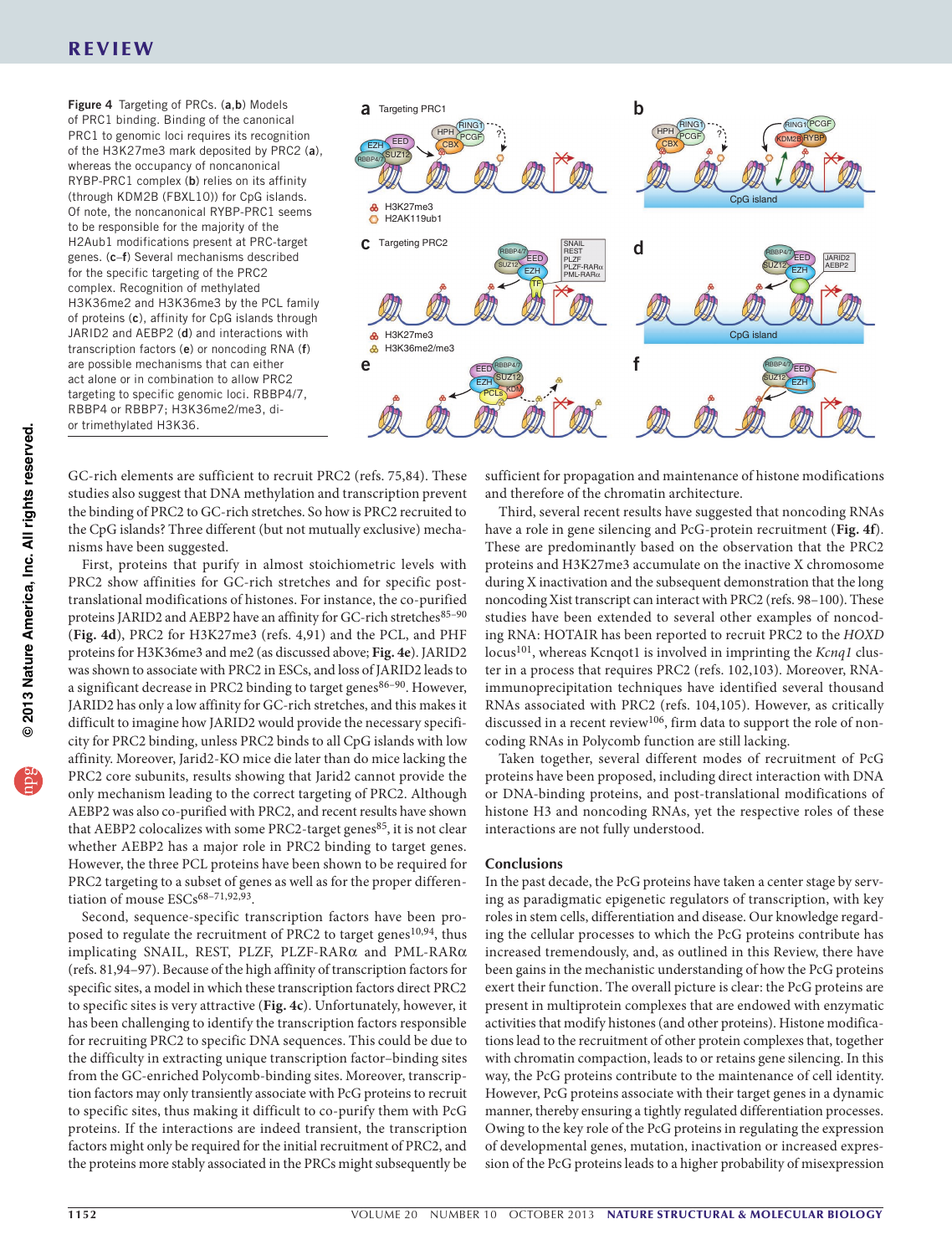of the target genes and thereby to differentiation and developmental defects. Genetic alteration of the PcG genes predisposes somatic cells to various types of disease, including cancer.

However, despite this overall picture, a number of key features of Polycomb function and regulation remain to be understood, some of which we have discussed in this Review. Some of the most pertinent questions remain. What comes first, PcGs or gene silencing? In other words, does gene silencing lead to PcG-protein binding, or is the recruitment of the PcG proteins to specific genes the first step in silencing target genes? As discussed above, results have been presented for the *Drosophila* Hox cluster and a few mammalian genes, suggesting that PcG proteins are bound as a result of gene silencing, whereas other studies have suggested that PcG proteins are recruited to silence gene expression. Although it could be a combination of the two different mechanisms, the answer to this conceptually important question remains unknown.

How are the PcG proteins recruited to and dissociated from target genes? Are transcription factors essential for the initial recruitment, with the PcG proteins themselves sufficient to maintain gene silencing? What is the function of noncoding RNAs in this process? The past decade has led to a better biochemical characterization of the PcG-protein complexes and the identification of associated proteins, with several models proposed to explain recruitment (**[Fig. 4](#page-5-0)**). Still, the field is far from having clear answers to these simple questions.

What are the respective functions of H3K27me3, H3K27me2 and H3K27me1, and how are these modifications regulated? In mouse ESCs, 60–80% of histone H3 is methylated on H3K27, with 7–10% of H3 trimethylated, 50–70% dimethylated and 4–10% monomethyl-ated<sup>[107,](#page-8-10)108</sup>. PRC2 is responsible for di- and trimethylation of H3K27, and it has been suggested to also be responsible for H3K27me1 deposition (ref. [13](#page-6-11)). PRC2 colocalizes with H3K27me3, and because the PRC2 conversion of H3K27me2 to H3K27me3 is much slower than that for mono- and dimethylation of H3K27 (ref. [109](#page-8-12)), the continuous presence of PRC2 on histones might therefore be required for catalysis of trimethylation. Despite being deposited by the same enzyme (although whether this includes H3K27me1 remains to be confirmed), the functions of H3K27me3, H3K27me2 and H3K27me1 appear to be different. H3K27me3 correlates with gene silencing[110](#page-8-13), H3K27me2 does not correlate with transcription (probably owing to its abundance and widespread distribution throughout the genome), and H3K27me1 is associated with transcribed regions and enhancers (for example, as described in refs. [111,](#page-8-14)[112\)](#page-8-15). How can these observations be reconciled with a general role of the PcG proteins in gene silencing, and do different recruitment mechanisms (for example, residence times) of PRC2 lead to different levels of H3K27 methylation?

Answers to these questions will improve understanding of the function of the PcG proteins in developmental control and of how deregulation of PcG proteins contributes to diseases such as cancer.

#### **Acknowledgments**

We thank V.A. Raker for help in preparing the manuscript. This work was supported by grants from the Spanish 'Ministerio de Educación y Ciencia' (BFU2010-18692) to L.D.C.; from European Commission's 7th Framework Program 4DCellFate (grant number 277899) to L.D.C. and K.H.; and from the Novo Nordisk Foundation, the Danish Cancer Society and the Danish Council for Strategic Research (12-110503) to K.H.

#### **COMPETING FINANCIAL INTERESTS**

The authors declare no competing financial interests.

Reprints and permissions information is available online at [http://www.nature.com/](http://www.nature.com/reprints/index.html) [reprints/index.html](http://www.nature.com/reprints/index.html).

- <span id="page-6-0"></span>1. Luger, K., Mader, A.W., Richmond, R.K., Sargent, D.F. & Richmond, T.J. Crystal structure of the nucleosome core particle at 2.8 A resolution. *Nature* 389, 251–260 (1997).
- <span id="page-6-1"></span>2. Musselman, C.A., Lalonde, M.E., Cote, J. & Kutateladze, T.G. Perceiving the epigenetic landscape through histone readers. *Nat. Struct. Mol. Biol.* 19, 1218–1227 (2012).
- <span id="page-6-2"></span>3. Lewis, E.B. A gene complex controlling segmentation in *Drosophila*. *Nature* 276, 565–570 (1978).
- <span id="page-6-3"></span>4. Hansen, K.H. *et al.* A model for transmission of the H3K27me3 epigenetic mark. *Nat. Cell Biol.* 10, 1291–1300 (2008).
- <span id="page-6-4"></span>5. Petruk, S. *et al.* TrxG and PcG proteins but not methylated histones remain associated with DNA through replication. *Cell* 150, 922–933 (2012).
- <span id="page-6-5"></span>6. Sauvageau, M. & Sauvageau, G. Polycomb group proteins: multi-faceted regulators of somatic stem cells and cancer. *Cell Stem Cell* 7, 299–313 (2010).
- <span id="page-6-6"></span>7. Aloia, L., Di Stefano, B. & Di Croce, L. Polycomb complexes in stem cells and embryonic development. *Development* 140, 2525–2534 (2013).
- <span id="page-6-7"></span>8. Luis, N.M. *et al.* Regulation of human epidermal stem cell proliferation and senescence requires polycomb-dependent and -independent functions of Cbx4. *Cell Stem Cell* 9, 233–246 (2011).
- 9. Richly, H., Aloia, L. & Di Croce, L. Roles of the Polycomb group proteins in stem cells and cancer. *Cell Death Dis.* 2, e204 (2011).
- <span id="page-6-8"></span>10. Bracken, A.P. & Helin, K. Polycomb group proteins: navigators of lineage pathways led astray in cancer. *Nat. Rev. Cancer* 9, 773–784 (2009).
- <span id="page-6-9"></span>11. Levine, S.S. *et al.* The core of the polycomb repressive complex is compositionally and functionally conserved in flies and humans. *Mol. Cell Biol.* 22, 6070–6078 (2002).
- <span id="page-6-10"></span>12. Margueron, R. *et al.* Ezh1 and Ezh2 maintain repressive chromatin through different mechanisms. *Mol. Cell* 32, 503–518 (2008).
- <span id="page-6-11"></span>13. Shen, X. *et al.* EZH1 mediates methylation on histone H3 lysine 27 and complements EZH2 in maintaining stem cell identity and executing pluripotency. *Mol. Cell* 32, 491–502 (2008).
- <span id="page-6-12"></span>14. Cao, R., Tsukada, Y. & Zhang, Y. Role of Bmi-1 and Ring1A in H2A ubiquitylation and Hox gene silencing. *Mol. Cell* 20, 845–854 (2005).
- <span id="page-6-13"></span>15. Wang, H. *et al.* Role of histone H2A ubiquitination in Polycomb silencing. *Nature* 431, 873–878 (2004).
- <span id="page-6-14"></span>16. Gao, Z. *et al.* PCGF homologs, CBX proteins, and RYBP define functionally distinct PRC1 family complexes. *Mol. Cell* 45, 344–356 (2012). **Defines functionally different PRC1 complexes in HeLa and mouse ES cells**.
- <span id="page-6-15"></span>17. Farcas, A.M. *et al.* KDM2B links the Polycomb Repressive Complex 1 (PRC1) to recognition of CpG islands. *eLife* 1, e00205 (2012). **Shows, together with ref. 23, that KDM2B (FBXL10) recruits a noncanonical, H2AK119-**
- **ubiquitinating PRC1 complex to CpG islands**. 18. Gearhart, M.D., Corcoran, C.M., Wamstad, J.A. & Bardwell, V.J. Polycomb group
- <span id="page-6-24"></span>and SCF ubiquitin ligases are found in a novel BCOR complex that is recruited to BCL6 targets. *Mol. Cell Biol.* 26, 6880–6889 (2006).
- <span id="page-6-22"></span>Lagarou, A. et al. dKDM2 couples histone H2A ubiquitylation to histone H3 demethylation during Polycomb group silencing. *Genes Dev.* 22, 2799–2810 (2008).
- <span id="page-6-27"></span>20. Ogawa, H., Ishiguro, K., Gaubatz, S., Livingston, D.M. & Nakatani, Y. A complex with chromatin modifiers that occupies E2F- and Myc-responsive genes in G0 cells. *Science* 296, 1132–1136 (2002).
- <span id="page-6-25"></span>21. Sánchez, C. *et al.* Proteomics analysis of Ring1B/Rnf2 interactors identifies a novel complex with the Fbxl10/Jhdm1B histone demethylase and the Bcl6 interacting corepressor. *Mol. Cell Proteomics* 6, 820–834 (2007).
- <span id="page-6-19"></span>22. Tavares, L. *et al.* RYBP-PRC1 complexes mediate H2A ubiquitylation at polycomb target sites independently of PRC2 and H3K27me3. *Cell* 148, 664–678 (2012). **Shows that RYBP-PRC1 complexes can mediate H2A ubiquitination independently of H3K27me3**.
- <span id="page-6-16"></span>23. Wu, X., Johansen, J.V. & Helin, K. Fbxl10/Kdm2b recruits Polycomb Repressive Complex 1 to CpG islands and regulates H2A ubiquitylation. *Mol. Cell* 49, 1134–1146 (2013).
- <span id="page-6-17"></span>24. Morey, L. *et al.* Nonoverlapping functions of the Polycomb group Cbx family of proteins in embryonic stem cells. *Cell Stem Cell* 10, 47–62 (2012). **Refs. 24–26 show that various canonical and noncanonical PRC1 complexes assemble and disassemble to balance pluripotency and lineage commitment**.
- <span id="page-6-18"></span>25. O'Loghlen, A. *et al.* MicroRNA regulation of Cbx7 mediates a switch of Polycomb orthologs during ESC differentiation. *Cell Stem Cell* 10, 33–46 (2012).
- <span id="page-6-20"></span>26. Morey, L., Aloia, L., Cozzuto, L., Benitah, S.A. & Di Croce, L. RYBP and Cbx7 define specific biological functions of Polycomb complexes in mouse embryonic stem cells. *Cell Rep* 3, 60–69 (2013).
- <span id="page-6-21"></span>27. Eskeland, R. *et al.* Ring1B compacts chromatin structure and represses gene expression independent of histone ubiquitination. *Mol. Cell* 38, 452–464 (2010).
- <span id="page-6-23"></span>28. Lee, M.G. *et al.* Demethylation of H3K27 regulates polycomb recruitment and H2A ubiquitination. *Science* 318, 447–450 (2007).
- <span id="page-6-26"></span>29. Wu, X. *et al.* Cooperation between EZH2, NSPc1-mediated histone H2A ubiquitination and Dnmt1 in HOX gene silencing. *Nucleic Acids Res.* 36, 3590–3599 (2008).
- <span id="page-6-28"></span>30. Attwooll, C. *et al.* A novel repressive E2F6 complex containing the polycomb group protein, EPC1, that interacts with EZH2 in a proliferation-specific manner. *J. Biol. Chem.* 280, 1199–1208 (2005).
- <span id="page-6-29"></span>31. Storre, J. *et al.* Homeotic transformations of the axial skeleton that accompany a targeted deletion of E2f6. *EMBO Rep.* 3, 695–700 (2002).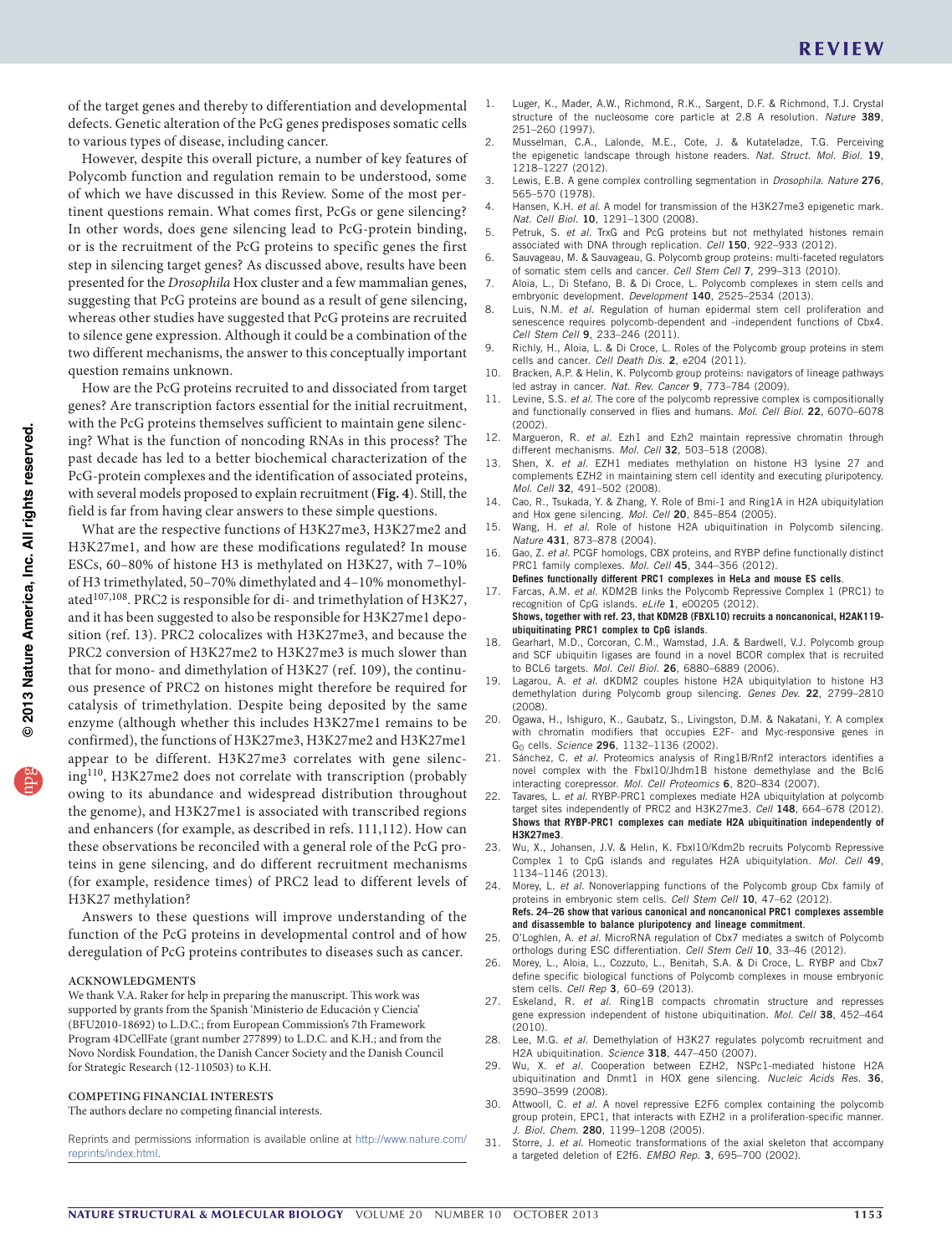# REVIEW

- <span id="page-7-0"></span>32. Scheuermann, J.C. *et al.* Histone H2A deubiquitinase activity of the Polycomb repressive complex PR-DUB. *Nature* 465, 243–247 (2010). **Defines a complex containing** *Drosophila* **Calypso (human BAP1) and ASX (human**
- **ASXL1–ASXL 3) binding to PcG-target genes and having H2A deubiquitination activity**. 33. Abdel-Wahab, O. *et al.* ASXL1 mutations promote myeloid transformation through
- <span id="page-7-2"></span><span id="page-7-1"></span>loss of PRC2-mediated gene repression. *Cancer Cell* 22, 180–193 (2012). 34. Dey, A. *et al.* Loss of the tumor suppressor BAP1 causes myeloid transformation.
- <span id="page-7-3"></span>*Science* 337, 1541–1546 (2012). 35. Bott, M. *et al.* The nuclear deubiquitinase BAP1 is commonly inactivated by somatic mutations and 3p21.1 losses in malignant pleural mesothelioma.
- <span id="page-7-4"></span>*Nat. Genet.* 43, 668–672 (2011). 36. Shih, A.H., Abdel-Wahab, O., Patel, J.P. & Levine, R.L. The role of mutations in epigenetic regulators in myeloid malignancies. *Nat. Rev. Cancer* 12, 599–612
- <span id="page-7-5"></span> $(2012)$ . 37. Francis, N.J., Kingston, R.E. & Woodcock, C.L. Chromatin compaction by a
- <span id="page-7-6"></span>polycomb group protein complex. *Science* 306, 1574–1577 (2004). 38. Sarma, K., Margueron, R., Ivanov, A., Pirrotta, V. & Reinberg, D. Ezh2 requires PHF1 to efficiently catalyze H3 lysine 27 trimethylation *in vivo*. *Mol. Cell Biol.*
- <span id="page-7-7"></span>28, 2718–2731 (2008). 39. Bantignies, F. *et al.* Polycomb-dependent regulatory contacts between distant Hox loci in *Drosophila*. *Cell* 144, 214–226 (2011).
- **Refs. 39,40 report that Polycomb proteins and epigenetic modifications contribute to the three-dimensional organization of** *Drosophila* **chromosomes**.
- <span id="page-7-8"></span>Sexton, T. *et al.* Three-dimensional folding and functional organization principles of the *Drosophila* genome. *Cell* 148, 458–472 (2012).
- <span id="page-7-9"></span>41. Bantignies, F. & Cavalli, G. Polycomb group proteins: repression in 3D. *Trends Genet.* 27, 454–464 (2011).
- <span id="page-7-10"></span>42. Morey, L. *et al.* MBD3, a component of the NuRD complex, facilitates chromatin alteration and deposition of epigenetic marks. *Mol. Cell Biol.* 28, 5912–5923 (2008).
- <span id="page-7-11"></span>43. Reynolds, N. *et al.* NuRD-mediated deacetylation of H3K27 facilitates recruitment of Polycomb Repressive Complex 2 to direct gene repression. *EMBO J.* 31, 593–605 (2012).
- <span id="page-7-12"></span>44. Levinger, L. & Varshavsky, A. Selective arrangement of ubiquitinated and D1 protein-containing nucleosomes within the *Drosophila* genome. *Cell* 28, 375–385 (1982).
- <span id="page-7-13"></span>45. Stock, J.K. *et al.* Ring1-mediated ubiquitination of H2A restrains poised RNA polymerase II at bivalent genes in mouse ES cells. *Nat. Cell Biol.* 9, 1428–1435 (2007).
- <span id="page-7-14"></span>46. Zhou, W. *et al.* Histone H2A monoubiquitination represses transcription by inhibiting RNA polymerase II transcriptional elongation. *Mol. Cell* 29, 69–80 (2008).
- <span id="page-7-15"></span>47. Nakagawa, T. *et al.* Deubiquitylation of histone H2A activates transcriptional initiation via *trans*-histone cross-talk with H3K4 di- and trimethylation. *Genes Dev.* 22, 37–49 (2008).
- <span id="page-7-16"></span>48. Endoh, M. *et al.* Histone H2A mono-ubiquitination is a crucial step to mediate PRC1-dependent repression of developmental genes to maintain ES cell identity. *PLoS Genet.* 8, e1002774 (2012).

**Shows that Ring1-dependent H2A ubiquitination is required for efficient repression of PcG-target genes and ESC proliferation**.

- <span id="page-7-17"></span>49. Richly, H. *et al.* Transcriptional activation of polycomb-repressed genes by ZRF1. *Nature* 468, 1124–1128 (2010).
- <span id="page-7-18"></span>50. Breiling, A., Turner, B.M., Bianchi, M.E. & Orlando, V. General transcription factors bind promoters repressed by Polycomb group proteins. *Nature* 412, 651–655 (2001).
- <span id="page-7-19"></span>51. Saurin, A.J., Shao, Z., Erdjument-Bromage, H., Tempst, P. & Kingston, R.E. A *Drosophila* Polycomb group complex includes Zeste and dTAFII proteins. *Nature* 412, 655–660 (2001).
- <span id="page-7-20"></span>52. Vermeulen, M. *et al.* Selective anchoring of TFIID to nucleosomes by trimethylation of histone H3 lysine 4. *Cell* 131, 58–69 (2007).
- <span id="page-7-21"></span>53. Brookes, E. *et al.* Polycomb associates genome-wide with a specific RNA polymerase II variant, and regulates metabolic genes in ESCs. *Cell Stem Cell* 10, 157–170 (2012).
- <span id="page-7-22"></span>54. Kanhere, A. *et al.* Short RNAs are transcribed from repressed polycomb target genes and interact with polycomb repressive complex-2. *Mol. Cell* 38, 675–688 (2010).
- <span id="page-7-23"></span>55. Boyer, L.A. *et al.* Polycomb complexes repress developmental regulators in murine embryonic stem cells. *Nature* 441, 349–353 (2006).
- <span id="page-7-24"></span>56. O'Carroll, D. *et al.* The polycomb-group gene Ezh2 is required for early mouse development. *Mol. Cell Biol.* 21, 4330–4336 (2001).
- <span id="page-7-25"></span>57. Chamberlain, S.J., Yee, D. & Magnuson, T. Polycomb repressive complex 2 is dispensable for maintenance of embryonic stem cell pluripotency. *Stem Cells* 26, 1496–1505 (2008).
- <span id="page-7-26"></span>58. Pasini, D., Bracken, A.P., Jensen, M.R., Lazzerini Denchi, E. & Helin, K. Suz12 is essential for mouse development and for EZH2 histone methyltransferase activity. *EMBO J.* 23, 4061–4071 (2004).
- <span id="page-7-27"></span>59. Faust, C., Lawson, K.A., Schork, N.J., Thiel, B. & Magnuson, T. The Polycombgroup gene *eed* is required for normal morphogenetic movements during gastrulation in the mouse embryo. *Development* 125, 4495–4506 (1998).
- <span id="page-7-28"></span>60. Akasaka, T. *et al.* Mice doubly deficient for the Polycomb Group genes Mel18 and Bmi1 reveal synergy and requirement for maintenance but not initiation of Hox gene expression. *Development* 128, 1587–1597 (2001).
- <span id="page-7-29"></span>61. Isono, K. *et al.* Mammalian polyhomeotic homologues Phc2 and Phc1 act in synergy to mediate polycomb repression of Hox genes. *Mol. Cell Biol.* 25, 6694–6706 (2005).
- <span id="page-7-30"></span>62. Suzuki, M. *et al.* Involvement of the Polycomb-group gene Ring1B in the specification of the anterior-posterior axis in mice. *Development* 129, 4171–4183  $(2002)$
- <span id="page-7-31"></span>63. Voncken, J.W. *et al.* Rnf2 (Ring1b) deficiency causes gastrulation arrest and cell cycle inhibition. *Proc. Natl. Acad. Sci. USA* 100, 2468–2473 (2003).
- <span id="page-7-32"></span>64. de Napoles, M. *et al.* Polycomb group proteins Ring1A/B link ubiquitylation of histone H2A to heritable gene silencing and X inactivation. *Dev. Cell* 7, 663–676  $(2004)$
- 65. van der Stoop, P. *et al.* Ubiquitin E3 ligase Ring1b/Rnf2 of polycomb repressive complex 1 contributes to stable maintenance of mouse embryonic stem cells. *PLoS ONE* 3, e2235 (2008).
- <span id="page-7-33"></span>66. Leeb, M. & Wutz, A. Ring1B is crucial for the regulation of developmental control genes and PRC1 proteins but not X inactivation in embryonic cells. *J. Cell Biol.* 178, 219–229 (2007).
- <span id="page-7-34"></span>67. Endoh, M. *et al.* Polycomb group proteins Ring1A/B are functionally linked to the core transcriptional regulatory circuitry to maintain ES cell identity. *Development* 135, 1513–1524 (2008).
- <span id="page-7-35"></span>68. Ballaré, C. *et al.* Phf19 links methylated Lys36 of histone H3 to regulation of Polycomb activity. *Nat. Struct. Mol. Biol.* 19, 1257–1265 (2012).
- 69. Brien, G.L. *et al.* Polycomb PHF19 binds H3K36me3 and recruits PRC2 and demethylase NO66 to embryonic stem cell genes during differentiation. *Nat. Struct. Mol. Biol.* 19, 1273–1281 (2012).
- 70. Cai, L. *et al.* An H3K36 methylation-engaging Tudor motif of polycomb-like proteins mediates PRC2 complex targeting. *Mol. Cell* 49, 571–582 (2013).
- <span id="page-7-36"></span>71. Musselman, C.A. *et al.* Molecular basis for H3K36me3 recognition by the Tudor domain of PHF1. *Nat. Struct. Mol. Biol.* 19, 1266–1272 (2012).
- <span id="page-7-37"></span>72. Schwartz, Y.B. *et al.* Genome-wide analysis of Polycomb targets in *Drosophila melanogaster*. *Nat. Genet.* 38, 700–705 (2006).
- 73. Tolhuis, B. *et al.* Genome-wide profiling of PRC1 and PRC2 Polycomb chromatin binding in *Drosophila melanogaster*. *Nat. Genet.* 38, 694–699 (2006).
- <span id="page-7-38"></span>74. Nègre, N. *et al.* Chromosomal distribution of PcG proteins during *Drosophila* development. *PLoS Biol.* 4, e170 (2006).
- <span id="page-7-39"></span>75. Mendenhall, E.M. *et al.* GC-rich sequence elements recruit PRC2 in mammalian ES cells. *PLoS Genet.* 6, e1001244 (2010).
- <span id="page-7-45"></span>76. Ku, M. *et al.* Genomewide analysis of PRC1 and PRC2 occupancy identifies two classes of bivalent domains. *PLoS Genet.* 4, e1000242 (2008).
- <span id="page-7-40"></span>Vella, P., Barozzi, I., Cuomo, A., Bonaldi, T. & Pasini, D. Yin Yang 1 extends the Myc-related transcription factors network in embryonic stem cells. *Nucleic Acids Res.* 40, 3403–3418 (2012).
- <span id="page-7-41"></span>78. Bracken, A.P., Dietrich, N., Pasini, D., Hansen, K.H. & Helin, K. Genome-wide mapping of Polycomb target genes unravels their roles in cell fate transitions. *Genes Dev.* 20, 1123–1136 (2006).
- <span id="page-7-42"></span>79. Lee, T.I. *et al.* Control of developmental regulators by Polycomb in human embryonic stem cells. *Cell* 125, 301–313 (2006).
- <span id="page-7-43"></span>80. Ren, X. & Kerppola, T.K. REST interacts with Cbx proteins and regulates polycomb repressive complex 1 occupancy at RE1 elements. *Mol. Cell Biol.* 31, 2100–2110  $(2011)$
- <span id="page-7-54"></span>81. Dietrich, N. *et al.* REST-mediated recruitment of polycomb repressor complexes in mammalian cells. *PLoS Genet.* 8, e1002494 (2012).
- <span id="page-7-44"></span>82. Yu, M. *et al.* Direct recruitment of polycomb repressive complex 1 to chromatin by core binding transcription factors. *Mol. Cell* 45, 330–343 (2012).
- <span id="page-7-46"></span>83. Tanay, A., O'Donnell, A.H., Damelin, M. & Bestor, T.H. Hyperconserved CpG domains underlie Polycomb-binding sites. *Proc. Natl. Acad. Sci. USA* 104, 5521–5526 (2007).
- <span id="page-7-47"></span>84. Lynch, M.D. *et al.* An interspecies analysis reveals a key role for unmethylated CpG dinucleotides in vertebrate Polycomb complex recruitment. *EMBO J.* 31, 317–329 (2012).
- <span id="page-7-48"></span>85. Kim, H., Kang, K. & Kim, J. AEBP2 as a potential targeting protein for Polycomb Repression Complex PRC2. *Nucleic Acids Res.* 37, 2940–2950 (2009).
- <span id="page-7-51"></span>86. Landeira, D. *et al.* Jarid2 is a PRC2 component in embryonic stem cells required for multi-lineage differentiation and recruitment of PRC1 and RNA Polymerase II to developmental regulators. *Nat. Cell Biol.* 12, 618–624 (2010). **Refs. 86–90 show that JARID2 is associated with PRC2 and is involved in the recruitment**
- **of the complex to its target genes, for proper differentiation of mouse ESCs**. 87. Li, G. *et al.* Jarid2 and PRC2, partners in regulating gene expression. *Genes Dev.*
- 24, 368–380 (2010). 88. Pasini, D. *et al.* JARID2 regulates binding of the Polycomb repressive complex 2
- to target genes in ES cells. *Nature* 464, 306–310 (2010). 89. Peng, J.C. *et al.* Jarid2/Jumonji coordinates control of PRC2 enzymatic activity
- and target gene occupancy in pluripotent cells. *Cell* 139, 1290–1302 (2009). 90. Shen, X. *et al.* Jumonji modulates polycomb activity and self-renewal versus
- <span id="page-7-49"></span>differentiation of stem cells. *Cell* 139, 1303–1314 (2009).
- <span id="page-7-50"></span>91. Margueron, R. *et al.* Role of the polycomb protein EED in the propagation of repressive histone marks. *Nature* 461, 762–767 (2009).
- <span id="page-7-52"></span>92. Hunkapiller, J. *et al.* Polycomb-like 3 promotes polycomb repressive complex 2 binding to CpG islands and embryonic stem cell self-renewal. *PLoS Genet.* 8, e1002576 (2012).
- <span id="page-7-53"></span>93. Walker, E. *et al.* Polycomb-like 2 associates with PRC2 and regulates transcriptional networks during mouse embryonic stem cell self-renewal and differentiation. *Cell Stem Cell* 6, 153–166 (2010).